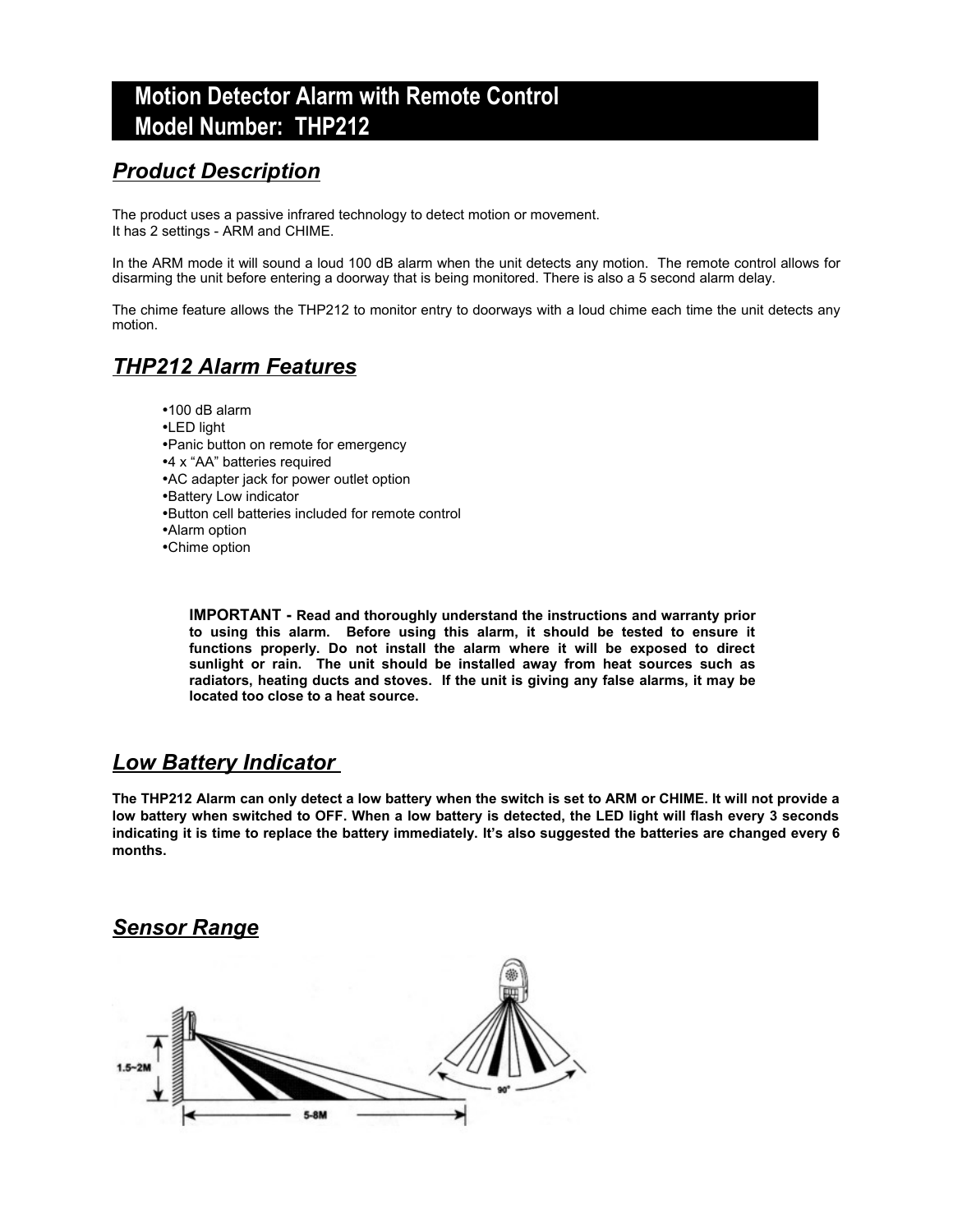## *Setting up the THP212 Alarm*

Remove the screw and slide the battery compartment cover down, install 4 "AA" batteries. You can also use AC adapter rather than 4 "AA" batteries. It would have to meet these specifications:

#### **Output DC 6 volt, 500mA, 5mm male plug, center positive**

To mount the unit on the wall, you can use the anchor and screw (included). The unit should be mounted about 1.5 to 2 meters above the floor. The front of the unit should face the desired door or pathway that is going to be monitored.

### *Operation of the THP212 Alarm*

After setting up the THP212 in the desired location, please practice ARMING and DISARMING the alarm, and testing the chime function. Remember, this alarm is very loud. While testing the alarm, be ready to DISARM the unit immediately when the alarm is sounding, by either turning the switch to the OFF position or using the DISARM button on the remote control.

### **ARMING AND DISARMING**

#### To "**ARM**" the THP212 Alarm:

Turn the switch to the ARM position. You will hear 3 short beeps to indicate the unit is entering ARM mode.

**NOTE:** There is a 60 second delay once you ARM the unit until it will actually be ARMED and ready to detect motion. After 60 seconds, the unit will sound a beep to indicate the alarm is ready and ARMED. This is so once you ARM the unit, you can exit the door or area without setting the alarm off.

#### To "**DISARM**" the THP212 Alarm:

When the unit is "ARMED", or when the alarm is sounding, simply turn the switch to OFF (on the unit) or press and hold the DISARM button on the remote control. You will hear 1 long beep indicating the alarm is DISARMED if you use the remote control.

If you DISARM the unit with the remote control, you can REARM the unit with the remote control by pressing and holding the ARM button. As long as the switch on the unit stays in the ARM position, the remote can ARM and DISARM the unit.

### **ALARM TIMING AND DELAYS**

When the THP212 is ARMED, and motion is detected, there is a 5 second delay before the 100 dB alarm will sound. The alarm will sound for 30 seconds, pause for 30 seconds, and sound again for 30 seconds. After the alarm sounds for the 2<sup>nd</sup> cycle of 30 seconds, it will resume monitoring for motion.

**NOTE:** once initial motion is detected, when the alarm sounds the led light will also begin flashing. The led light will continue to flash until the unit is DISARMED and REARMED, or switched OFF and back to ARM.

### **CHIME FUNCTION AND PANIC BUTTON**

The THP212 can be used as a door chime, and will sound a loud "ding dong"

Turn the switch to CHIME. It will take 60 seconds and then you will hear a beep indicating it is in CHIME mode. When motion is detected, you will hear the chime sound. Slide the switch to OFF or ARM when you want to disable the CHIME function.

The panic button on the remote control can be pressed at any time during an emergency. The unit will sound the alarm for 30 seconds, or until the DISARM button is pressed on the remote control, or until the unit is turned OFF.